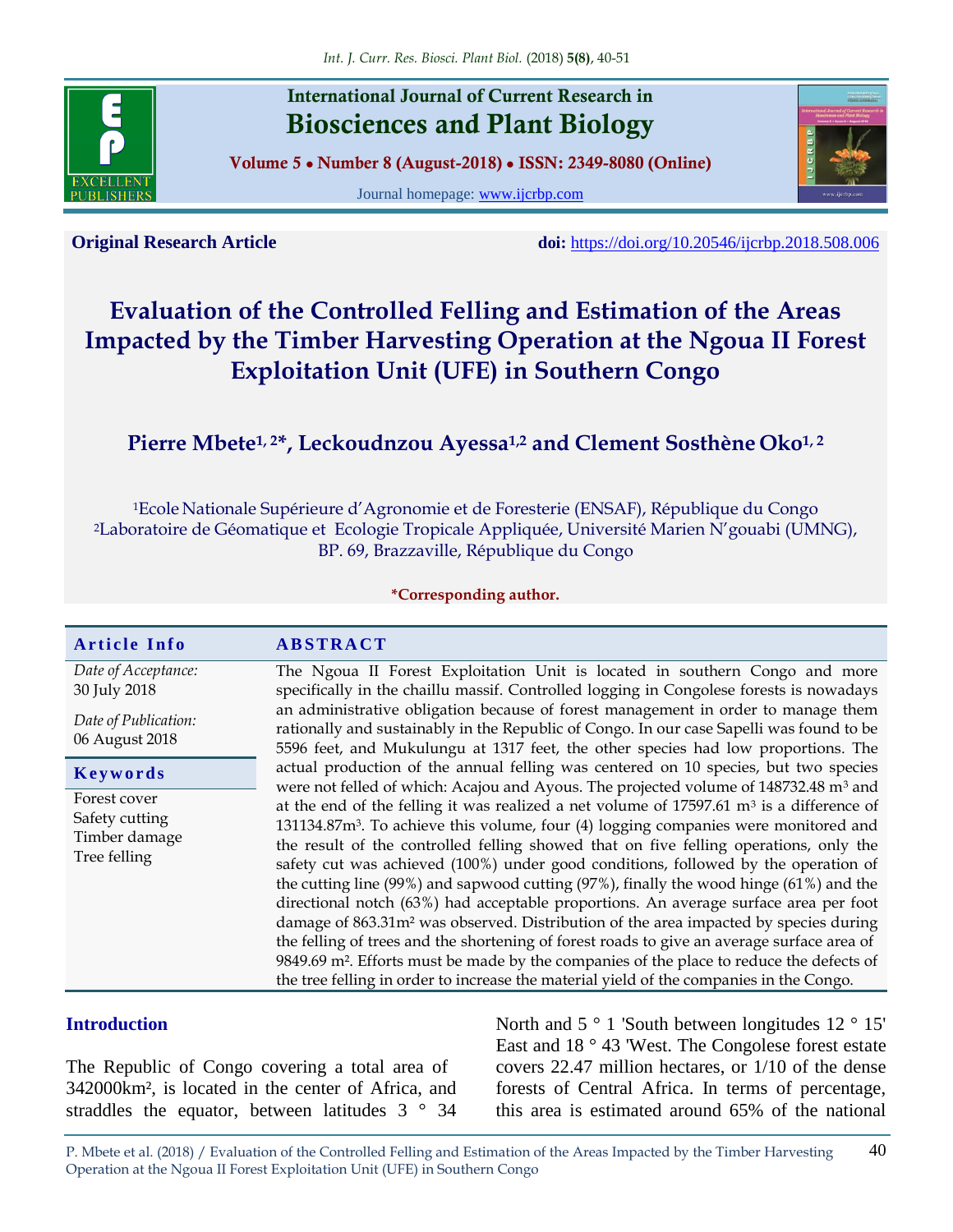territory of which 7million are in the flood zones, and the rest on firm ground (Mbete, 2014).

There are three major forest areas that make up this space, namely:

- The Mayombe Massif, on the Atlantic coast in the south of the country, covers 1,503,172 ha, the main species being Limba and Okoumé (Terminalia superba), (Aucoumera klaineana);
- The chaillu massif, also located in the south, covers an area of 4,386,633.ha; these two massifs constitute the preferred zone of Limba (Terminalia superba) and Okoumé (Aucoumea klaineana), absent throughout the country;
- The forests of the North, by far the largest by its area: 15,991,604 ha, is the forest future of the Congo, including its timber resources, it is the area of Meliaceae, Sapelli (Etadrophragma cylindricum ) and Sipo (Miletia laurentii). It is also only in this massif that we find Ayous (Triplochiton scleroxylon) and Afromosia (Pericopis elata) (Boundzanga, 2005).

The wood whose wood potential value was estimated at 90 million cubic in the early 70s, was the first wealth of the country. But since then, it has been supplanted by oil, today accounting for less than 10% of state revenue, contributing only about 3 to 4% of GDP. However, beyond its place in the economy, which remains important, the forestry sector provides a significant share of the employment of around 10,000 permanent jobs (IUCN, 1991).

Almost all of the southern massifs (Mayombe and Chaillu) had been exploited for several times for more than 50 years, with the exception of a few remote areas. Timber cutting was selective for commercially valuable species such as Okoumé and Limba. This area is now impoverished because of these two species, but also by repeated passages by shifting cultivation on slash-and-burn. In the north for example, the exploitation is relatively recent, it began only about thirty years, with only one

passage in very selective exploitation dominated by Sapelli (58% of the national production). Unlike the southern zone, the northern zone has benefited from the beginning of its development of a simplified management regime, the extraction taking place every year in an area and leaving the exploited areas in a fallow situation.

Due to the remoteness of the area and the evacuation ports, and the resulting high production costs, the valuation mainly concerns four (04) species: Sapelli, Sipo Wengué (*Milecia laurentii*) and the light Bossé (*Guarea cedrata*), the other essences represent only small volumes. Logging in the northern zone shows that about 75% of the area alone is 10 million hectares exploitable and has been awarded as a concession to forestry companies.

Currently, a new forest policy has been adopted by the Congolese government with the definition of a legal framework appropriate by law 16-2000 of 20 November 2000 on the forest code which specifies the principles of management, conservation and use of ecosystems. on the basis of rational management of resources for sustainable development in order to fulfill certain relevant ecological, economic and social functions (Mbete, 2014).

Indeed, the new Forest Code requires the development of management plans in all forest concessions, an essential tool for the sustainable management of forests so that they sustainably fulfill.

The implementation of reduced impact logging (RIL) methods by some companies in Congo has the effect of minimizing (negative) impacts on the environment through the reduction of biomass, damage to the residual stand, habitat fragmentation, seed loss and others.

The general objective of this work was to estimate the actual and projected volumes of timber retained in the exploitation inventories and to identify certain practices on the technique of controlled culling.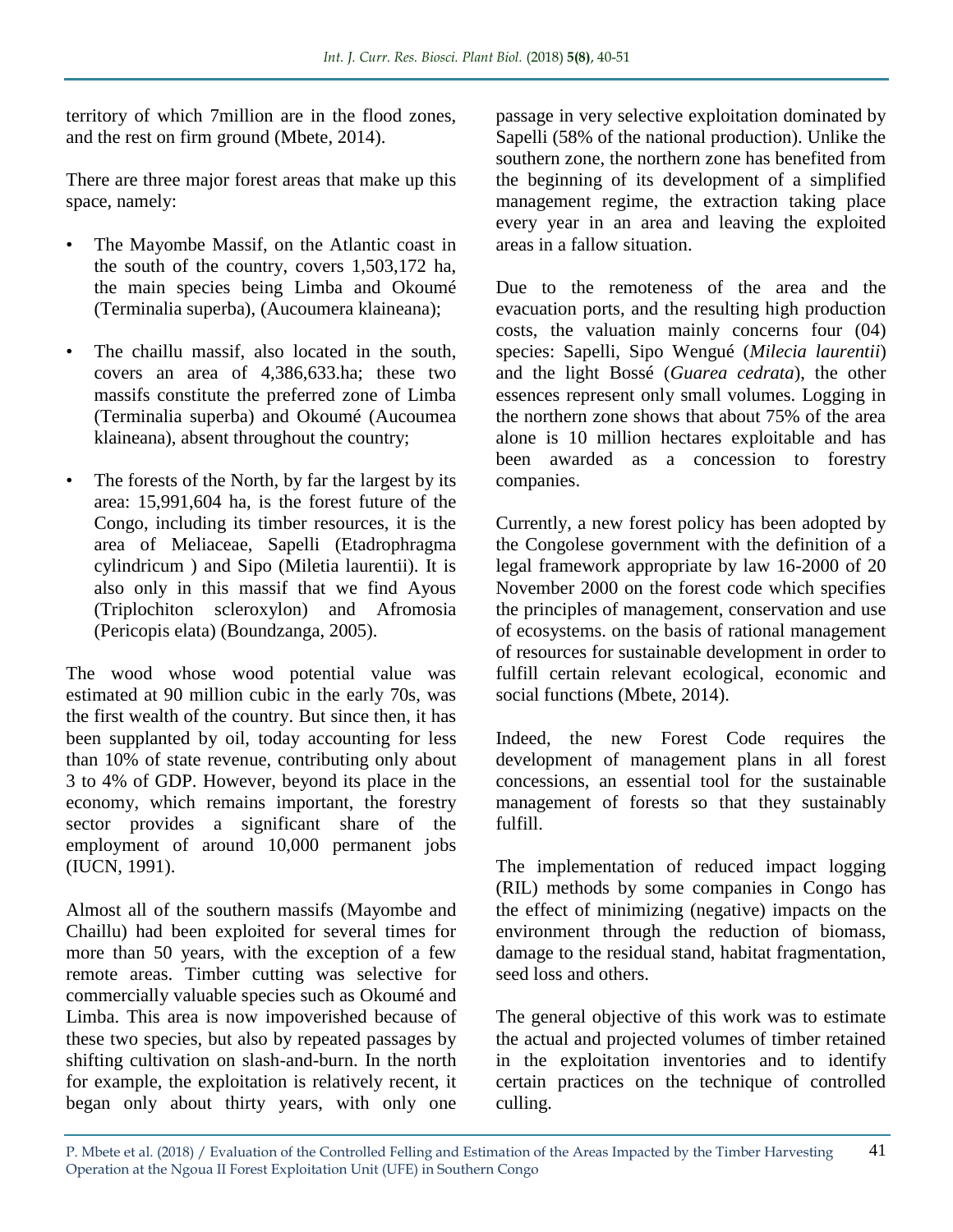To achieve this study, the specific objectives considered were:

- $\checkmark$  Know the projected workforce of the annual cut targeted by the company;
- $\checkmark$  Evaluate log production in relation to their destination (sawmill, export) according to the objectives of the company;
- $\checkmark$  Evaluate the implementation rate of the stages of feller-controlled feller;
- $\checkmark$  Evaluate the results of the controlled felling technique on vegetation during logging and forest road lighting.

# **Materials and methods**

# **Materials**

For the collection of field data, the following equipment was used:

- A prospecting map
- A machete
- A camera
- Double decameter
- Excel software and a laptop.

# **Methods**

For the evaluation of logging production, we used tree measurements from the felling lines to the second section (crown height). Slaughter is the operation that comes after tracking. Controlled felling was applied, with the following objectives:

- Maximize the safety of the feller team;
- Achieve a higher recovery rate (remove the foothills, avoid a better feller breakages and slips);
- Decrease as much as possible the damage to the remaining stand (IFO, 2007).

To cut down one foot of a gasoline tracked by the tracking team, the feller must follow the following steps in the field to be in compliance with the rules of EFIR (Fig. 1).



**Fig. 1:** Cutting of Sapelli at base.

To observe the EFIR rules, it necessarily goes through the following steps:

1. Look at the tension of the tree, in order to appreciate the direction of fall of the tree;

2. Make the escape route: the diagonal direction or  $45$   $\degree$  relative to the direction of fall, the length is between 10 and 15m, the track quality well cleaned by cutting the vegetation;

3. Look at the height of cut: in relation to the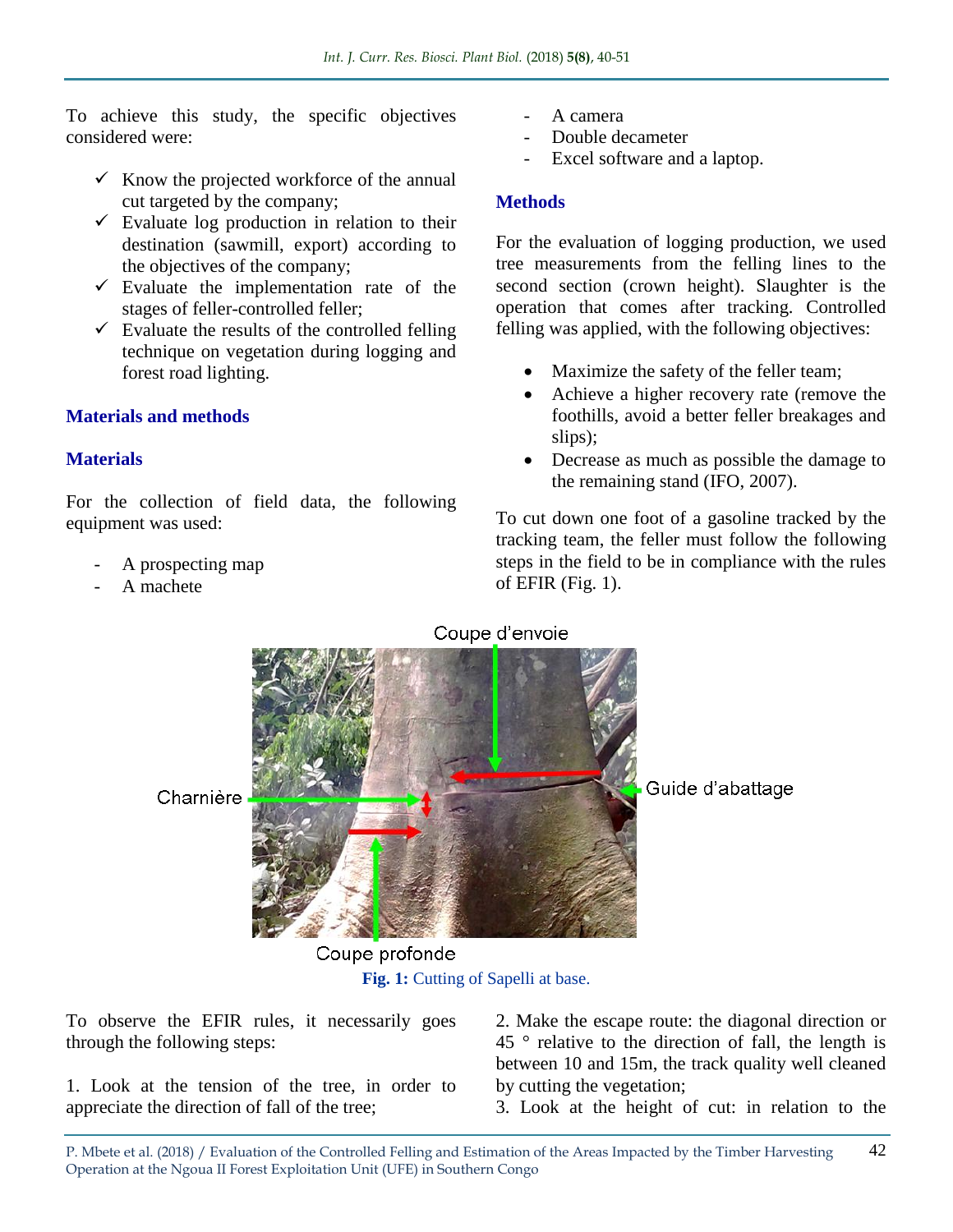ground (as low as possible), do egobing if necessary (for trees with buttresses) with sufficiently pronounced angle;

4. Make the directional cut of the tree (for trees without buttresses):

- $\checkmark$  If the tree at a straight (normal) position, the notch must reach the east;
- $\checkmark$  If the tree is tilted, the leaner the tree, the smaller the notch;
- $\checkmark$  A good notch is determined by the length of the hinge.

5. Prepared the hinge, it is always made of "V" shaped crocodile jaws at the center of the stump with a shoulder height and the thickness should have about four (4) fingers and the length of the hinge should be between 30 and 50 cm (about 1.5) to 2 gloves);

6. Make the felling cut, the feller must make a shoulder, the height between felling cut and notch must have at least 4 fingers, line / horizontal line, sometimes takeoffs are necessary, no tearing in the perfect wood, everything is  $cut + p$  piercing at heart in the notch if need (Ex: large diameter);

7. Sapwood cut or Mustaches: here the cutter must cut both sides of the hinge;

8. Mortise cut: the feller must do it before the final cut, at least one mortise per foot in the buttress;

9. Final cut: the security size must be small enough (IFO, 2013).

The stump of one foot of a shot-down gasoline (Fig. 2) is subject to the application of standards and principles of "controlled feller".



**Fig. 2:** Principles of "Controlled felling" on the stump of Sapelli's base.

Tree felling must be in accordance with the controlled feller rules established. Where possible and without jeopardizing their safety, fellers should seek to avoid future trees near the tree to be felled. The feller must avoid falling trees into the bed of a watercourse or swamp. Safety rules must be

respected (eg.: wearing helmets and gloves, prohibiting the presence of other people than the nearby feller team, etc.) (IFO, 2007). The role of the feller is:

1. Follow the tracking tracks;

2. Cut down the tracked trees, following the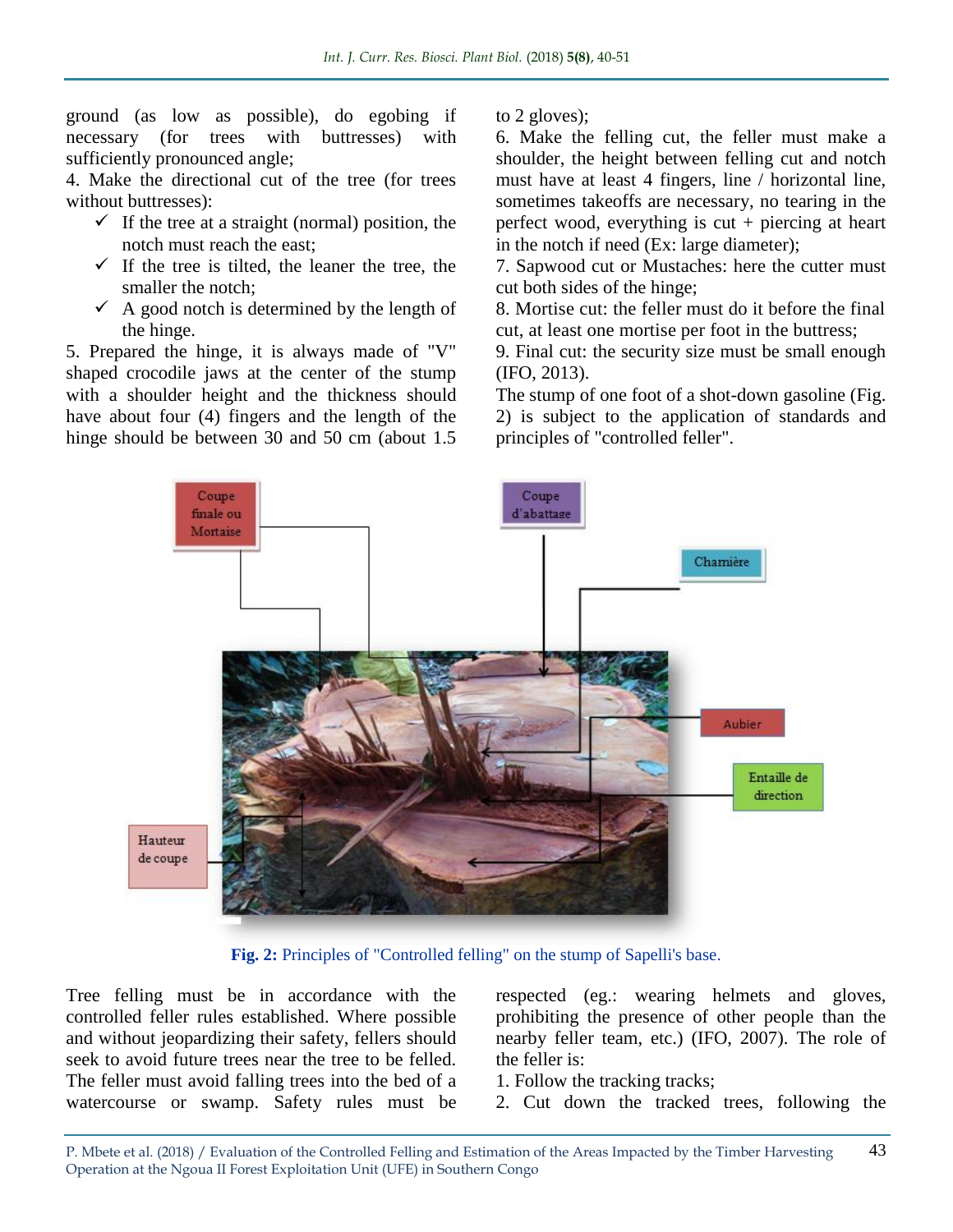indicators and the map;

- 3. Avoid abandonment unjustified;
- 4. Respect the standards of "controlled felling";
- 5. Hammer the stumps and take the lengths;
- 6. Post numbers on the map

The criteria for assessing checkpoints were:

- $\checkmark$  Presence of the notch of direction: absence 1points; presence 0 point;
- $\checkmark$  Saw cut (safety): absence 1, presence 0
- $\checkmark$  Presence of the escape route: absence 1; presence 0
- $\checkmark$  Cutting line (mustache or sapwood cut): absence, 0 presence 1

Evaluation of the fall direction by the faller: with respect to the axis of the directional cut, the tree fell in a 90 $^{\circ}$  angle, it was noted 0; and the fallen tree at an angle of 120 °, the number 1 was noted. Slaughtering is the set of working techniques used to cut a standing tree. Nowadays, with the new policy focused on the sustainable management of forest ecosystems, controlled logging is practiced, which makes it possible, among other things, to avoid damage to the remaining stand. Faced with this new challenge, we measured the width and length of windthrow after felling each tree. All felled trees encountered were identified botanically and five measures are shown in Fig. 3.

These measurements in meters are:

- diameter at the base of the drum or big end diameter, determined by cutting (bucking) at the abutment;
- diameter at the top of the barrel or small end diameter (m), determined by cutting at the head;
- length of the barrel, determined by these cuts and corresponds to the ball skate;
- length of the crown, determined by cutting at the head to the top;
- width of the crown.

The diameter at the base and at the top were measured using a 7.5 m graduated tape, while the length of the bole, the length and the width of the crown were measured using a double decameter.



**Fig. 3:** Diagram illustrating taking measurements for a felled tree (Mbete, 2014).

The volume of the log (m3) and the area occupied by each felled tree were also calculated. To have the degraded surfaces of felled trees, it was necessary to calculate the lengths and widths of its surfaces in order to determine the polygon in square meters.

## **Results**

According to the company's approach, we found that the company had several orders in the Sapelli species with 5596 feet, and the Mukulungu with 1317 feet, the other species had low proportions and Table 1 summarizes the forecast production.

**Table 1.** Number of projected production of the annual cut.

| <b>Species</b> | Number of<br>feet cut /<br>year | <b>Average</b><br>volume /<br>Feet $(m^3)$ | <b>Total</b><br>projected<br>volume<br>$(m^3)$ |  |  |
|----------------|---------------------------------|--------------------------------------------|------------------------------------------------|--|--|
| Acajou         | 12                              | 15                                         | 178.47                                         |  |  |
| Ayous          | 214                             | 19.5                                       | 4164.51                                        |  |  |
| <b>Bossé</b>   | 186                             | 12                                         | 2230.98                                        |  |  |
| Dossier        | 54                              | 12.5                                       | 669.29                                         |  |  |
| <b>Iroko</b>   | 109                             | 13                                         | 1412.95                                        |  |  |
| Mukulungu      | 1317                            | 19                                         | 25031.68                                       |  |  |
| Pau rosa       | 134                             | 10                                         | 1338.59                                        |  |  |
| Sapelli        | 5596                            | 18                                         | 100736.54                                      |  |  |
| Sipo           | 334                             | 21                                         | 7020.17                                        |  |  |
| Tali           | 626                             | 9.5                                        | 5949.3                                         |  |  |
| <b>Total</b>   | 8582                            |                                            | 148732.48                                      |  |  |

Compared to the forecast production, the actual production of this annual cut that we have followed is as follows: out of the 10 species planned by the company, we found that two species were not felled it is a question of Acajou and Ayous. The estimated volume of 148732.48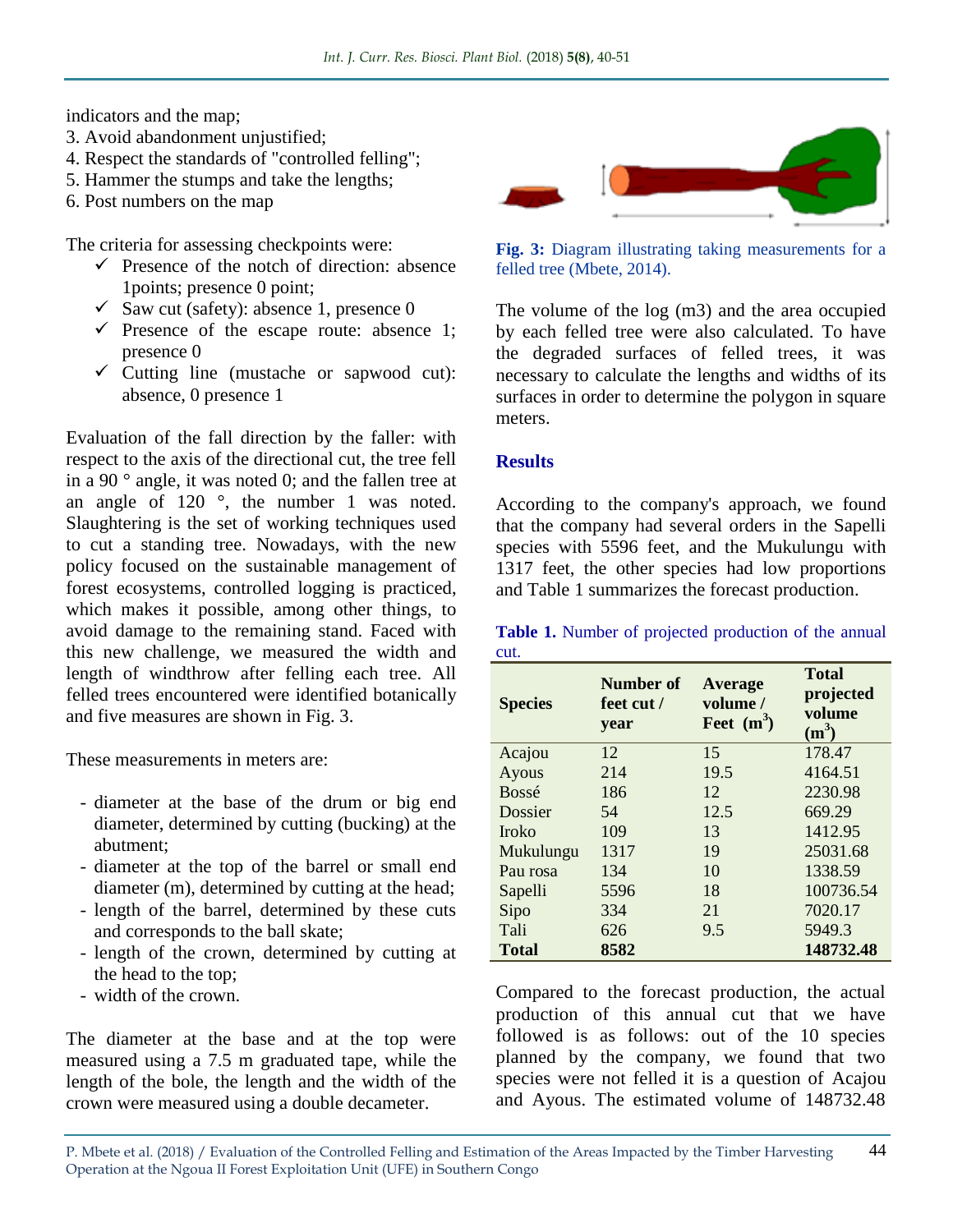m<sup>3</sup> at the end of the feller it was realized a net volume of  $17597.61m^3$  is a difference of 131134.87m<sup>3</sup> . According to the company's guidelines, we found that Sapelli species volume  $867.441$  m<sup>3</sup> and Mukulungu 518.760 m<sup>3</sup> were more for export than sawmill (Table 2).

| <b>Species</b> | <b>Number of balls</b> |                  | Volume $(m^3)$ | <b>Volume total</b> |           |
|----------------|------------------------|------------------|----------------|---------------------|-----------|
|                | <b>Export</b>          | <b>Sawmill</b>   | <b>Export</b>  | <b>Sawmill</b>      | $(m^3)$   |
| Acajou         | $\boldsymbol{0}$       | $\boldsymbol{0}$ | 0,000          | 0,000               | 0,000     |
| Ayous          | $\boldsymbol{0}$       | $\boldsymbol{0}$ | 0,000          | 0,000               | 0,000     |
| Bossé          | 12                     | 19               | 63,963         | 60,596              | 124,559   |
| Dossier        | $\overline{2}$         | $\mathbf{1}$     | 11,476         | 2,799               | 14,275    |
| Iroko          | $\boldsymbol{0}$       | $\overline{2}$   | 0,000          | 5,379               | 5,379     |
| Mukulungu      | 60                     | 43               | 518,760        | 223,022             | 741,782   |
| Pau rosa       | 16                     | 3                | 62,094         | 8,306               | 70,400    |
| Sapelli        | 116                    | 440              | 867,441        | 2545,801            | 3413,242  |
| Sipo           | 18                     | 29               | 162,021        | 227,000             | 389,021   |
| Tali           | 22                     | 19               | 126,040        | 52623               | 178,663   |
| <b>Total</b>   | 246                    | 556              | 1811,795       | 3125,526            | 49337,321 |

| Table 2. Distribution of log production by species, volume and destination of logs. |  |  |  |  |  |  |  |  |  |  |
|-------------------------------------------------------------------------------------|--|--|--|--|--|--|--|--|--|--|
|-------------------------------------------------------------------------------------|--|--|--|--|--|--|--|--|--|--|

To evaluate the rate of execution of the stages of the controlled feller, the follow-up of four (04) teams of slaughterers according to the errors per

operation or stages of the feller compared to the points and percentage affected by team gives us Table 3.

**Table 3**. Execution rate of stages of cutting -controlled felling.

| Code<br>of the<br><b>Feller</b> | <b>Steps to</b><br>execute | <b>Nick direction</b> |                          | hinge            |                          | <b>Cut line</b>  |                          | <b>Cutting sapwood</b>  |                          | <b>Safeness</b>  |                          |
|---------------------------------|----------------------------|-----------------------|--------------------------|------------------|--------------------------|------------------|--------------------------|-------------------------|--------------------------|------------------|--------------------------|
|                                 | <b>Exécution</b>           | Well<br>executed      | <b>Badly</b><br>executed | Well<br>executed | <b>Badly</b><br>executed | Well<br>executed | <b>Badly</b><br>executed | <b>Well</b><br>executed | <b>Badly</b><br>executed | Well<br>executed | <b>Badly</b><br>executed |
| A1                              | Effective                  | 9                     | 16                       | 12               | 13                       | 25               | $\Omega$                 | 25                      | $\theta$                 | 25               | $\overline{0}$           |
|                                 | Percentage                 | 36%                   | 64%                      | 48%              | 52%                      | 100%             | 0%                       | 100%                    | 0%                       | 100%             | 0%                       |
| A <sub>2</sub>                  | Effective                  | 21                    | $\overline{4}$           | 24               |                          | 25               | $\theta$                 | 25                      | $\overline{0}$           | 25               | $\mathbf{0}$             |
|                                 | Percentage                 | 84%                   | 16%                      | 96%              | 4%                       | 100%             | $\%$                     | 100%                    | 0%                       | 100%             | 0%                       |
| A <sub>3</sub>                  | Effective                  | 17                    | 8                        | 9                | 16                       | 24               |                          | 23                      | $\overline{2}$           | 25               | $\boldsymbol{0}$         |
|                                 | Percentage                 | 68%                   | 32%                      | 36%              | 64%                      | 96%              | 4%                       | 92%                     | 8%                       | 100%             | 0%                       |
| A <sub>4</sub>                  | Effective                  | 16                    | 9                        | 16               | 9                        | 25               | $\Omega$                 | 24                      |                          | 25               | $\overline{0}$           |
|                                 | Percentage                 | 64%                   | 36%                      | 64%              | 36%                      | 100%             | 0%                       | 96%                     | 4%                       | 100%             | $\%$                     |
| <b>Grand</b> total              |                            | 63                    | 37                       | 61               | 39                       | 99               |                          | 97                      | 3                        | <b>100</b>       | $\bf{0}$                 |

It can be seen that the execution of different stages of controlled felling in Table 4 shows that all the steps are executed. For the evaluation of the rate of execution, it reveals that the cutting line, the cut of the sapwood and the security are

the best applied, compared to the notch of direction and the hinge of wood remains. Of these four fellers that we followed during the study, we can note that only the A2 feller trying to perform better in all stages of controlled felling followed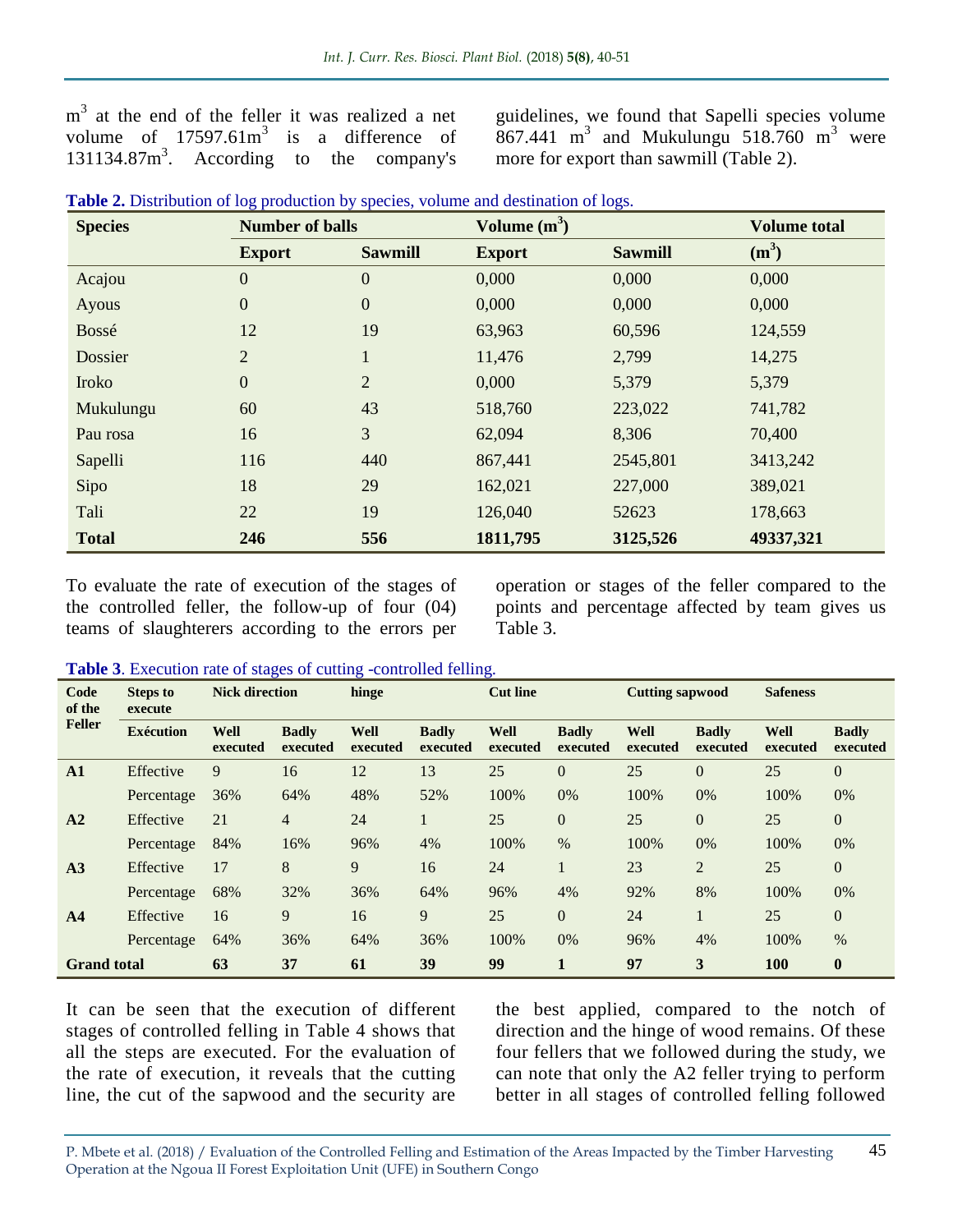by the A4 feller. It can be seen that the directional notch and the wooden hinge presented serious difficulties of execution. The quantification and analysis of the damage of the feller (area impacted) according to the harvesting by the logging of the number of stems and volume taken gives us the Table 4. The comparison of the degraded area due to logging to the area of unharvested species indicates that the area degraded during our study relative to the remaining area of the annual harvest as shown in Table 5.

| <b>Species</b>     | <b>Number of</b><br>feet felled | <b>Total</b><br>volume<br>(m3) | Length of<br>the tree (m) | <b>Total length</b><br>of the tree<br>(m) | <b>Open width</b><br>by the<br><b>branches</b><br>(m) | <b>Average</b><br>surface area<br>per feet<br>(m <sup>2</sup> ) | <b>Total area</b><br>impacted<br>(m <sup>2</sup> ) |
|--------------------|---------------------------------|--------------------------------|---------------------------|-------------------------------------------|-------------------------------------------------------|-----------------------------------------------------------------|----------------------------------------------------|
| Bossé              | $\overline{2}$                  | 16,65                          | 37,125                    | 41,25                                     | 15,9                                                  | 655,875                                                         | 1311,75                                            |
| Iroko              |                                 | 7.94                           | 34,92                     | 38,8                                      | 10                                                    | 388                                                             | 388                                                |
| Mukulungu          | 14                              | 322,35                         | 41,87                     | 43,17                                     | 25,98                                                 | 1121,532                                                        | 15701,45                                           |
| Pau rosa           | $\overline{2}$                  | 14,68                          | 35,5                      | 39,45                                     | 25,4                                                  | 1002,03                                                         | 2004,06                                            |
| Sapelli            | 68                              | 1332,12                        | 39,35                     | 43,73                                     | 22,64                                                 | 990,15192                                                       | 67330,33                                           |
| Sipo               | $\overline{4}$                  | 78,95                          | 43,77                     | 45,13                                     | 25,33                                                 | 1142,7906                                                       | 4571,16                                            |
| Tali               | 9                               | 78,46                          | 33,85                     | 37,62                                     | 19,74                                                 | 742,82988                                                       | 6685,47                                            |
| <b>Grand total</b> | 100                             | 1851,135                       | 266,385                   | 289,15                                    | 144,99                                                | 863,31                                                          | 13998,88                                           |

**Table 5.** Distribution of the forecast areas and actually impacted according to the species cut down.

| <b>Species</b>     | <b>Number of</b><br>feet felled | Total $(m^3)$ | <b>Length of</b><br>the tree $(m)$ | <b>Total length</b><br>of the tree<br>(m) | <b>Open width</b><br>by the<br><b>branches</b><br>(m) | <b>Average</b><br>surface area<br>per foot<br>(m <sup>2</sup> ) | <b>Total area</b><br><i>impacted</i><br>(m <sup>2</sup> ) |
|--------------------|---------------------------------|---------------|------------------------------------|-------------------------------------------|-------------------------------------------------------|-----------------------------------------------------------------|-----------------------------------------------------------|
| Bossé              | $\overline{2}$                  | 16,65         | 37,13                              | 41,25                                     | 15,9                                                  | 655,88                                                          | 1311,75                                                   |
| Iroko              | $\mathbf{1}$                    | 7.94          | 34,92                              | 38,8                                      | 10                                                    | 388,00                                                          | 388                                                       |
| Mukulungu          | 14                              | 322,35        | 41,87                              | 43,17                                     | 25,98                                                 | 1121,53                                                         | 15701,45                                                  |
| Pau rosa           | $\overline{2}$                  | 14,68         | 35,50                              | 39,45                                     | 25,4                                                  | 1002,03                                                         | 2004,06                                                   |
| Sapelli            | 68                              | 1332,12       | 39,35                              | 43,73                                     | 22,64                                                 | 990,15                                                          | 67330,33                                                  |
| Sipo               | $\overline{\mathcal{L}}$        | 78,95         | 43,77                              | 45,13                                     | 25,33                                                 | 1142,79                                                         | 4571,16                                                   |
| Tali               | 9                               | 78,46         | 33,85                              | 37,62                                     | 19,74                                                 | 742,83                                                          | 6685,47                                                   |
| <b>Grand total</b> | 100                             | 1851,14       | 266,39                             | 289,15                                    | 144,99                                                | 863,31                                                          | 13998,88                                                  |

Evaluation of the impact to the illumination of the roads indicate to us that the number of feet slaughtered with the road lighting as well as the average surface degraded by essence shows that the Manikara and the Niove, represent the species most slaughtered with the lighting road, followed by the

Test, Tchitola and Paduk. The Pao and the Sapelli, although less represented in the number of feet slaughtered, are the species that cause the most damage to the road lighting because of the importance of their crowns which during the fall cause enormous damage to other stands Table 6.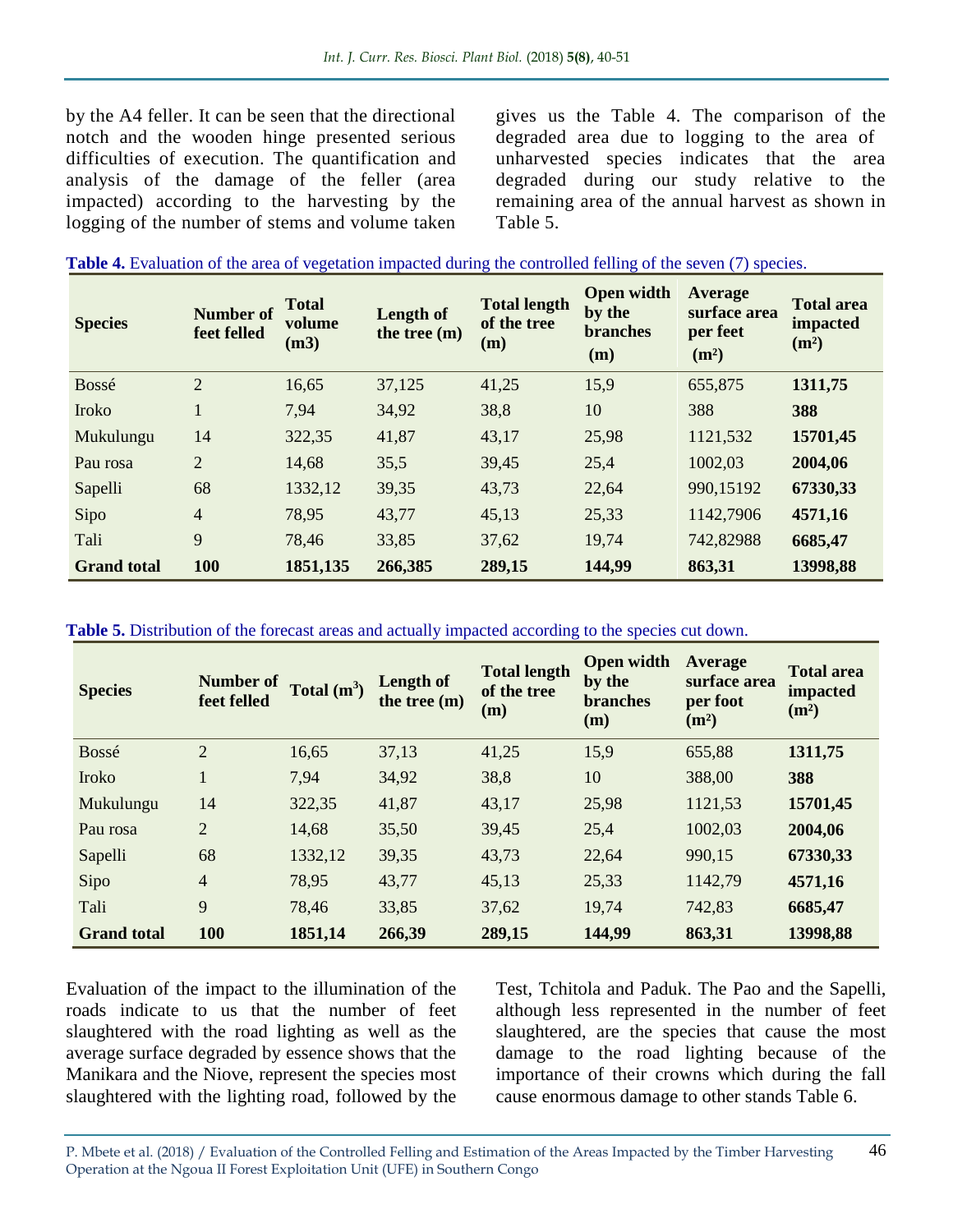| <b>Species</b> | <b>Number of trees</b> | Area $(m^2)$ | Average area $(m2)$ | Average area $(m2)$ |
|----------------|------------------------|--------------|---------------------|---------------------|
| Ohia           | $\mathbf{1}$           | 313.2        | 313.20              | 3%                  |
| Ilomba         | 5                      | 1894.9       | 378.98              | 4%                  |
| Kosipo         | 6                      | 2294.7       | 382.45              | 4%                  |
| Essia          | 13                     | 5681.19      | 437.01              | 4%                  |
| Padouk         | 12                     | 5854.96      | 487.91              | 4%                  |
| Dabema         | $\overline{4}$         | 2041.64      | 510.41              | 5%                  |
| Manikara       | 16                     | 8237.26      | 549.89              | 5%                  |
| Niové          | 16                     | 8798.29      | 644.73              | 6%                  |
| Tchitola       | 13                     | 8381.54      | 672.80              | 7%                  |
| Ikoro          | $\mathbf{1}$           | 672.8        | 736.89              | 7%                  |
| Motombé        | $\mathbf{1}$           | 736.89       | 737.38              | 7%                  |
| Tiama          | 6                      | 4424.29      | 737.38              | 7%                  |
| Mukulungu      | $\mathbf{1}$           | 777.63       | 777.63              | 8%                  |
| sapelli        | 3                      | 3638.98      | 1212.99             | 12%                 |
| Pao rosa       | $\overline{2}$         | 2385.15      | 1492.58             | 15%                 |
| <b>Total</b>   | <b>100</b>             | 56733.42     | 9849.69             | 100%                |

|  |  |  |  |  |  |  |  |  | Table 6. Distribution of the area impacted by species during the felling of trees during the lighting of forest roads. |
|--|--|--|--|--|--|--|--|--|------------------------------------------------------------------------------------------------------------------------|
|--|--|--|--|--|--|--|--|--|------------------------------------------------------------------------------------------------------------------------|

We can then see that the feller during the operation of the road lighting performs quite well cuts and sapwood cuts during the controlled feller, which represent respectively 81% and 60% of good points. However, efforts remain to be made on the cutting of direction and the cuts of the sapwood which are often carried out occasionally. As for the execution of the security, the feller performs this operation well.

# **Discussion**

Felling tree defects in developing countries remain a major problem in preserving the forest environment, but also the quality of the tree leaving the forest is generally compromising for future wood processing (Mbete and Oko, 2018). This is why Mbété (2014) believes that the fall of the tree in the tropical forests thus remains among the main causes of destruction of the forest, the branches of the crowns of neighboring trees that break and also cause the formation of windthrow. However, the

application of controlled felling nowadays makes it possible to reduce the impact on the forest stand.

Controlled felling is a working technique used to cut a standing tree. It allows to control the fall in order to guarantee a maximum safety for the operator, to avoid the damage to the neighboring trees, to recover a maximum of timber at the base of the tree and to facilitate its extraction. Poorly managed or poorly controlled logging can have several negative impacts on the environment, including:

- amplified damage to the residual stand (broken branches, headless or uprooted trees);
- a financial impact because the damage caused (rolling, cracking, tearing) results in a significant loss of timber;
- endangering operators (Mbété, 2014).

The impact of the fallen tree is measured more in terms of damage to the initial stand than to the ground, even if localized compaction is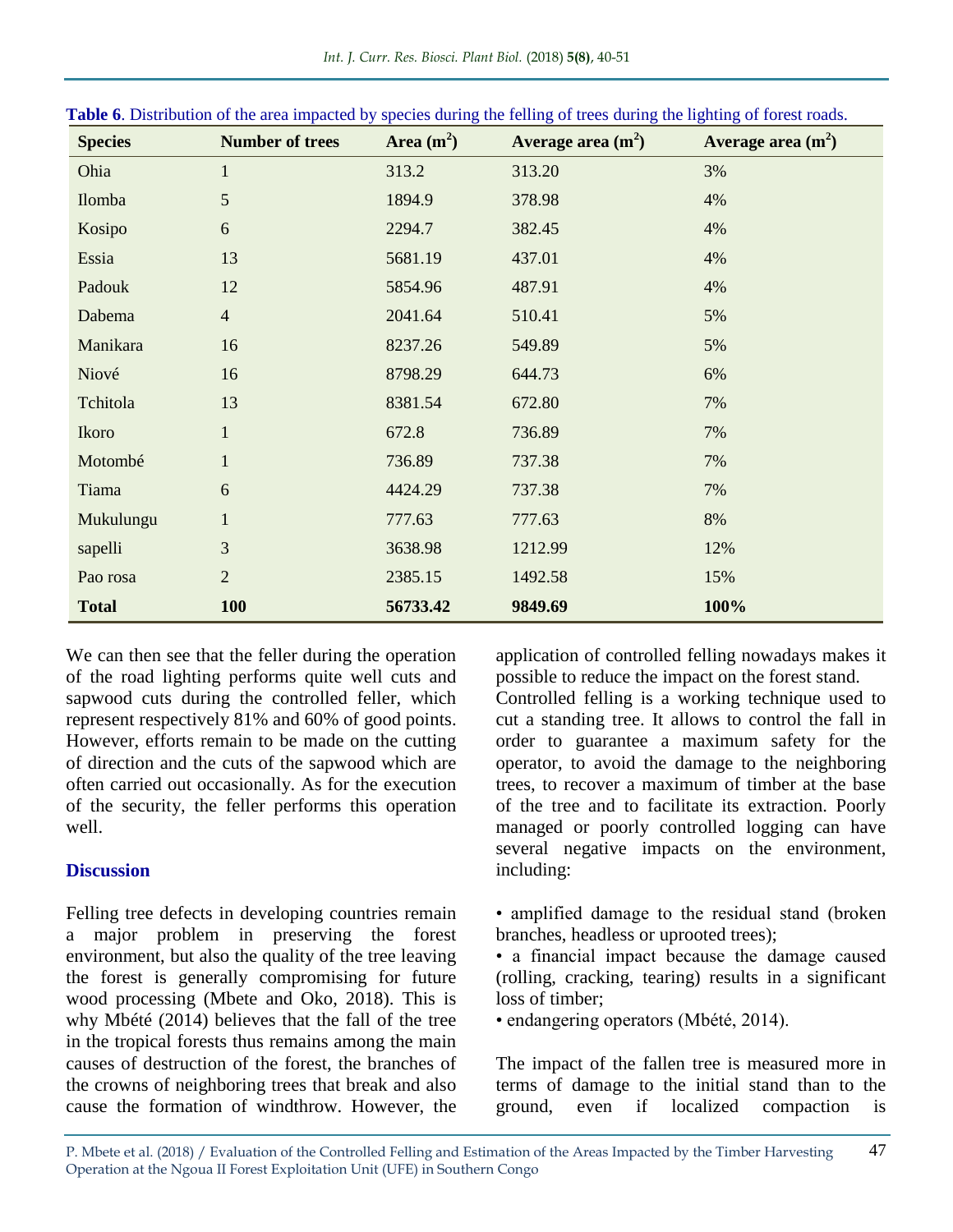unavoidable. Slaughter indirectly affects all trees of all diameter classes. Smaller classes, however, are more likely to be destroyed while trees of a certain diameter are often only injured (Bertault and Sist, 1995; Durrieu de Madron et al., 1998).

According to several authors who have worked on the operation of the felling of trees: For the first exploitation, when the crowns of trees are very large (up to 30-40 m in diameter), Garden (1995b) notes for a sampling of 0.35 trees per hectare, that a tree fell to 2.2 stems of commercial species of diameter greater than 20 cm, among the commercial species. The area disturbed by felling reaches 1.6%.

Concerning the remnant stand, Mbolo (1994) for a levy of 0.5 trees per hectare, finds the figures of 6.7% damaged stems divided into 5.2% of commercial species, 7.4% of secondary species. and the rest in complementary species according to the terminology of the Cameroonian national standards, 5.6% of the area is disturbed.

In the Central African Republic, for an exploitation of 3.7 stems per hectare in semi-deciduous forest, the average surface of gaps due to feller was 350 m2 per exploited foot, affecting 13% of the forest area (De Chaterlperron and Commerçon 1986). But the surface of these gaps is very variable: for an Ayous (Triplochiton scleroxylon) with a diameter between 1.3 and 1.4m, the damage surface on the ground varies from 65 m2 to 360 m2. The importance of crown damage depends on the spatial extent of the crowns, but also on the size and density of the surrounding trees that can create cascading damage.

In secondary forest, in Côte d'Ivoire, for mediumsized trees (40 to 50 cm in diameter, from intermediate stages and with narrow crowns such as Pouo (Funtumia sp.)), The average surface of the gap is about 50 m2 per tree felled (Sangaré, 1990 quoted by Dupuy, 1998). A study in the Amazon shows that creepers linked each tree to the crowns of three to nine other trees, and that felling creeperrich trees resulted in canopy gaps that were twice as large as those created by falling trees and lianas (Vidal et al., 1997). Directional felling is also often mentioned in the literature as a way to limit damage.

It allows to introduce the log to the skidder so as to minimize the maneuvers of the latter (a skidder takes 30% of his time to place the log in the direction of the skidding track (Mekok, 1995a) and it can also serve occasionally to avoid damage to one or more future stems near the tree to be felled, however, all authors do not agree on its feasibility Bertault and Sist (1995) observe that only 30% of the trees fall in the expected direction.

Felling rates were estimated by quality for the other important species based on what is practiced in the region and on a study conducted on three species (Bété: Mansonia altissima), (Ayous: Triplochiton scleroxylon), and the (Sapelli: Entandrophragma cylindricum)) (NKié, 1994). However, according to the post-exploitation inventory carried out in the area, quality 1 and 2 trees have not been systematically taken.

According to a study carried out by the A.P.I. project, 20% of the volume was exploited is abandoned on the forest parks. 12 to 17% of the abandoned woods are because of the bad technicality of the fellers and the chainsaw (Jardin, 1995a). About 25% of the felled volume is abandoned on park, all species combined (Forni, 1994). This figure of 25% corroborates the results of the many researchers (Commett, 1992).

Felling damage is directly related to the number of stems to be harvested per hectare, the size of the felled tree (Sist, 1998). This statement is not confirmed in its entirety by the study conducted by Mirko Méoli (2005). Indeed, in this study, no clear relationship could be found between the size of the tree and the damage caused by the fall of the tree.

In this study, Mirko Méoli, (2005) believes that: <it is possible that other variables such as crown shape and size are significantly involved in the determination of canopy opening>. Similarly, Sist (1998) finds it difficult to significantly limit the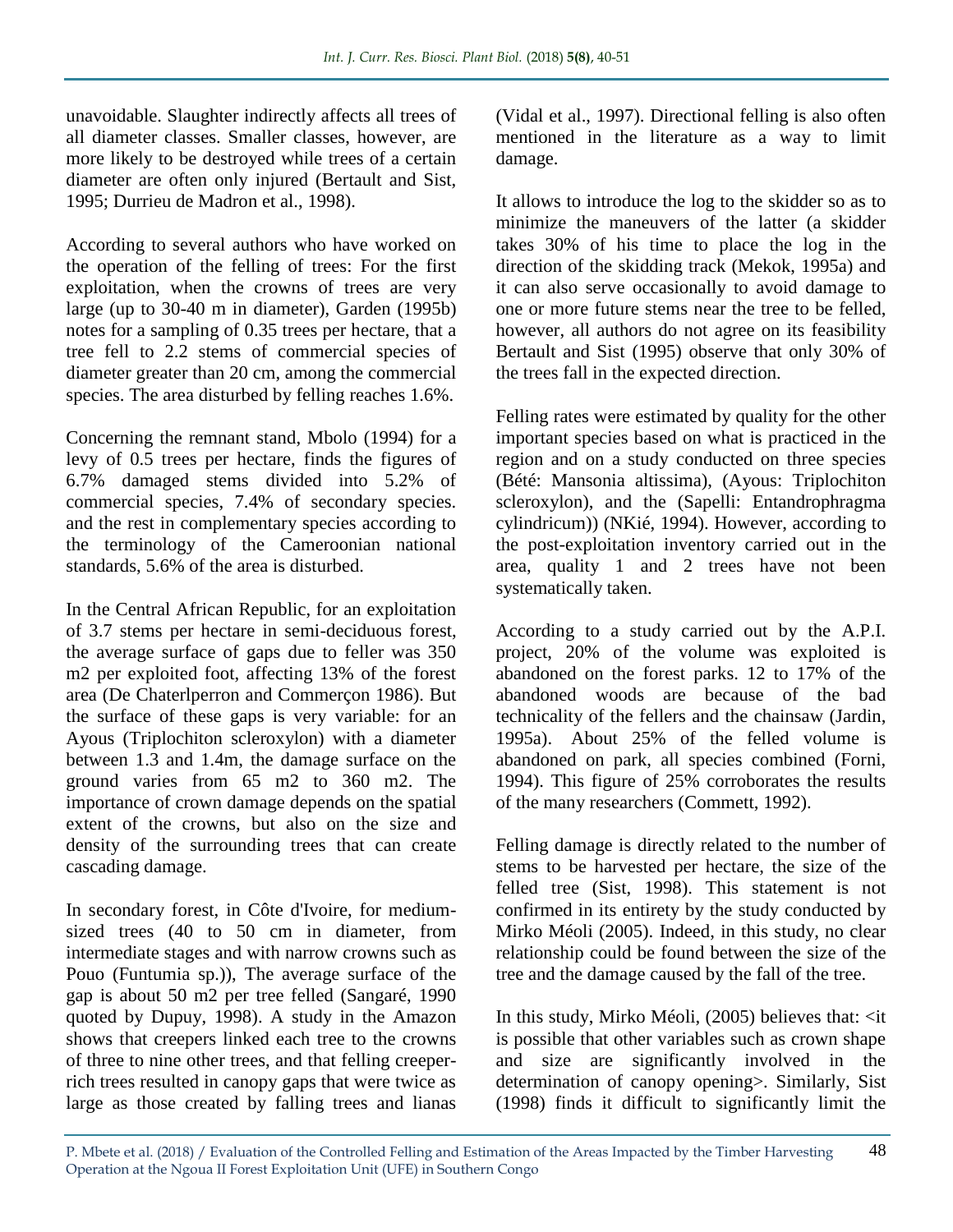impact of tree size on the forest stand. In our case, among the species followed, we note that it is the Sipo (useful *Entandrophragma*) which has the largest average surface compared to the Iroko (*Milicia excelsa*). As a result, the Sipo (useful *Entandrophragma*) will open the canopy much more than Iroko.

By this result, we can confirm the hypothesis of Mirko Meoli (2005) because, for 100% impact caused by the fall of the tree, the crown occupied 90-97% while the barrel occupies only 3 -10% depending on the type of gasoline. Therefore, to effectively limit the impact of logging on the forest stand, the ideal would be to act, not on the size of the trees, but rather to limit the harvest rate, that is to say the number of trees felled per hectare.

In this regard, to minimize the impact of logging specifically on logging on the environment, the experts (PCI OAB / ITTO, 2005), recommend a harvest rate between 2.5 to 3 feet per hectare.

This sampling rate is higher than that observed in the area of our study: 1 to 2.5 feet per hectare. This result seems to show the scrupulous respect of the Mokabi-Dzanga society in the approach of the EFIR standards established by the international NGOs in the field of environmental management.

The limitation of the maximum number of exploitable stems is directly responsible for the damage on the exploited stand, it proves to be an effective measure for the reduction of the damages and the durability of the development (Dupuy, 1998). The Dimako Integrated Development and Production (API) project proposed the following maxima for the exploitation: three trees harvested per hectare, 40 m3 / ha and a minimum distance between each exploited foot of 40 m ( Durrieu de Madron et al., 1998b).

On the application of the controlled feller technique:

Our study on the application of controlled feller concerned two specific aspects, that of feller at the

level of production (felling of trees exploited) and road lighting. Our observations on the two components were made on samples of 100 feet per axis. At the end of this work, it appears that the application of the controlled slaughtering technique is not applied rigorously for all the slaughterers according to the steps of the cutting of the tree (notch of direction and hinge of wood remaining). In addition, there is poor execution of the following steps for the A3 and A4 slaughterers: cutting, sapwood cutting and safety (retaining tab). It is the same for the road lighting feller who does not apply at all the cutting of the hinge of wood on the trees other than those exploited and less rigorous on the application of all the other stages.

According to Kalambayi Wa Kabongo (2007), the norms of controlled feller essentially boil down to the correct application of the stripping, the cutting of direction and a correct cut forming a good hinge of wood, a low level of the cuts and competent staff. This statement is corollary to that given by (FAO, 2003) in the regional code of low impact logging in the humid tropical rain forests of Central and West Africa.

These assertions show us how important it is to apply not just controlled feller, but to do so by following all of these steps and in order of importance, the management notch and the wood retent hinge. It is all the more important because it guarantees maximum operator safety, avoids damage to future stems and regeneration on the ground, uses as much volume as possible from the felled tree and facilitates as much as possible a favorable position of the balls in future operations. Despite the fact that certain stages of the execution of controlled feller are observed by the slaughterers, it is thought that particular attention must be paid to the scrupulous respect of the other steps, in our opinion the most important ones on the orientation of the tree to be felled and for the safety of the operator, namely the direction of fall and the constitution of the hinge for both production fellers and road lighting.

The damage caused to the felling of production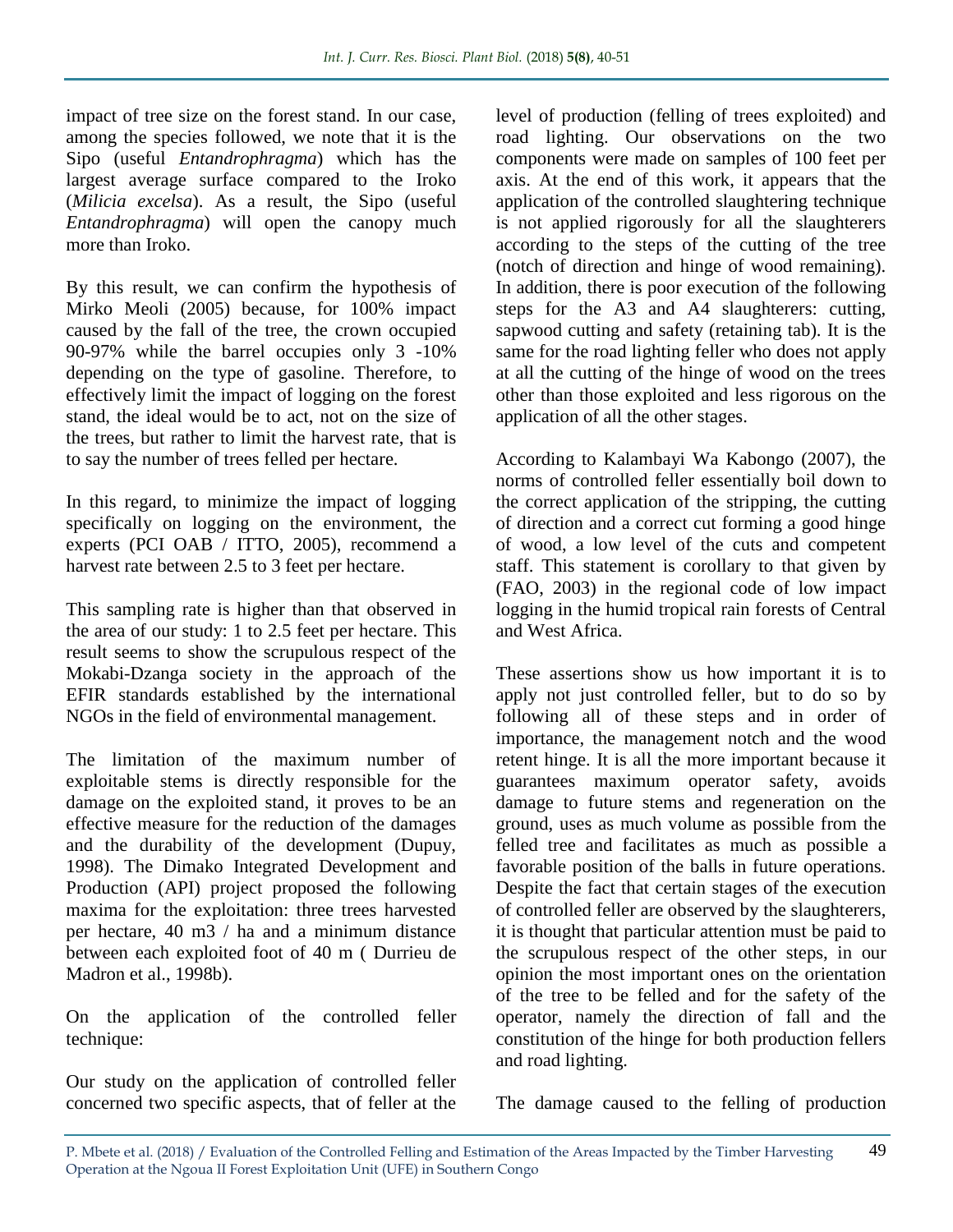differs from that of road lighting for the following reasons:

- $\checkmark$  At the level of production, the damage is enormous because the felling is done in a closed forest where one finds a large population of the stems of future. At the fall of the tree, it leads to other trees connected by creepers dead trees, causing significant damage to the existing forest stand. This damage is caused for the most part by the crown of fallen trees;
- $\checkmark$  As for the felling of road lighting, the damage is less important. At this level lighting is often done by felling smalldiameter trees that often fall on the roads.

These statements confirm the study by (Mbete, 2014) on the "Assessment of the Impact of Logging Operations on Vegetation and Wildlife in Mokabi" which concluded that the damage caused by the crown is in the order of 90-97%, while the damage caused by the is only about 3-10%.

This is why the rigorous application of controlled felling seems for us, a practical solution to avoid the damage on the stand by the fact that it gives the possibility to the operator of:

- $\checkmark$  divert the direction of the tree at an angle of  $30<sup>°</sup>$  to either side of the natural direction of the tree, to avoid large trees, future stems and other obstacles;
- $\checkmark$  proceed to the slaughtering before feller, in order to avoid the trees connected by lianas being trained at the time of the fall of the tree;

In general, we think about the training and qualification of the fellers in order to solve the thorny problem of the directional felling in tropical dense forest.

# **Conclusion**

In order to practice reduced impact logging, in the operation of controlled logging, we think through

the logging activities, a process that meets the requirements of responsible management through a development of sustainable forestry.

The Congo has opted for the sustainable management of its forest ecosystem, through the development of forest concessions with the consequence of the application of the measures of a low impact logging (EFIR). Among these measures are in good application of this technique in all these steps is necessary, among which the appreciation of the direction of fall, the notch direction well oriented.

The forecast production never fits with the actual production, which could perhaps be explained by the complicity of the forest operations on the ground: the topography of the soil, the plant formations by their composition of the undergrowth, the material and the methods of work. Export production significantly exceeds national production, which is explained by the shortage of sawn timber at the national level due to the demand for high-value species by the international market. The areas impacted depended on the species to be felled, but also on the method chosen by the faller. As for the quality of the felling, it is suggested that logging companies periodically train fellers on the application of the controlled felling technique.

#### **Conflict of interest statement**

Authors declare that they have no conflict of interest.

#### **References**

- Boundzanga, G. C., 2005. Evaluation des ressources forestières mondiales Congo. Rapport national FAO. 68 p.
- Bertault, J. G., Sist, P., 1995. Impact de l'exploitation forestière en forêt naturelle. Bois et Forêts des Tropiques. 245, 5-21.
- Commett., 1992. Etude sur le système d'attribution et de suivi des titres d'exploitation forestière pour le bois d'œuvre. Tome 2 – Analyse critique et propositions. Draft MINEF/Banque Mondiale. 27p.